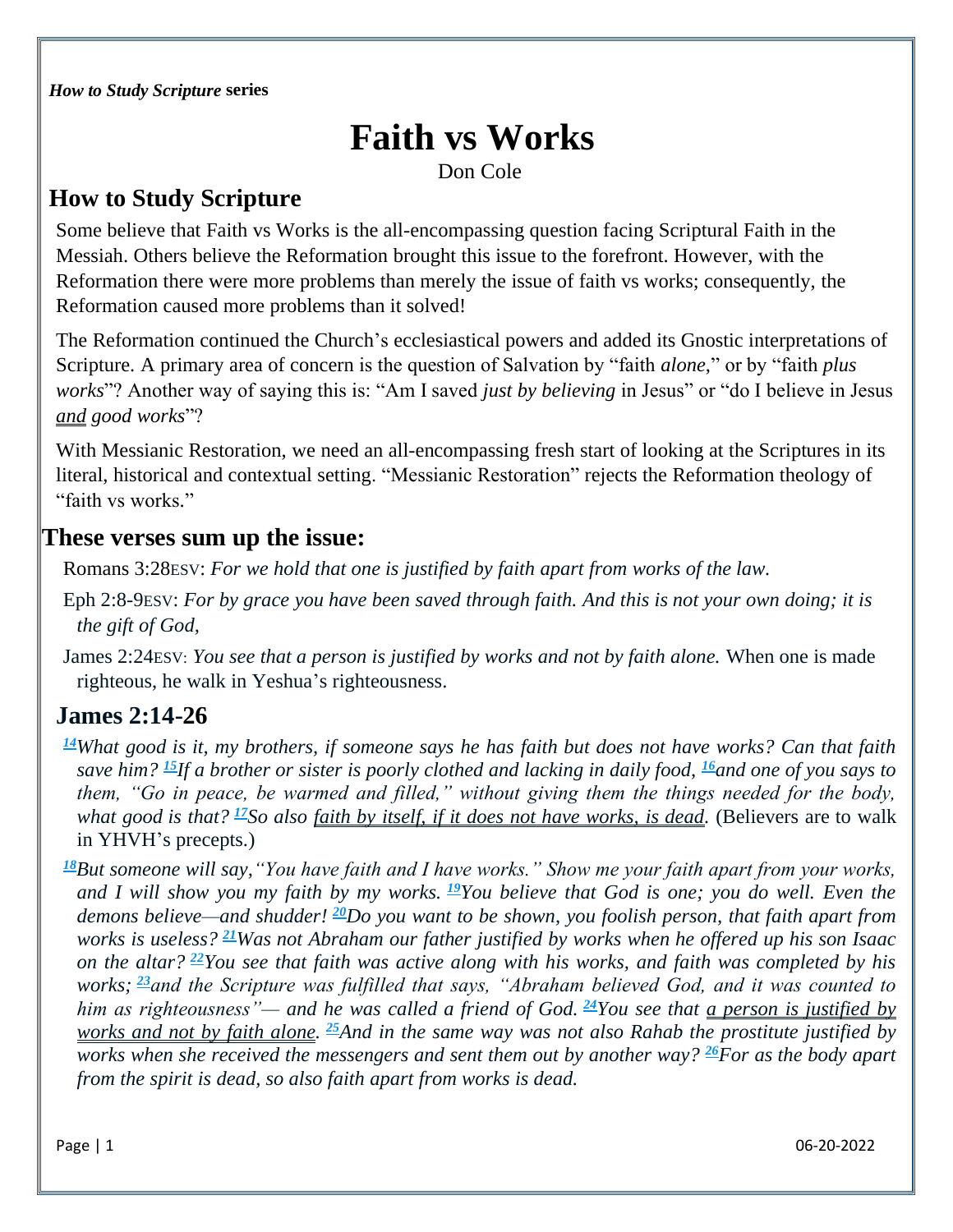## **Historical background:**

In James 1:1, the author states that he is James. The confusion lies as to which of the four James mentioned in the Apostolic Scriptures was the author of the book of James. Most historians date this book in the early 60's or before the 50's.

- The Apostle James, not the brother of Yeshua, could not have written this book, because he died in 44 AD, which was too early for this writing.
- The other two men did not have the stature or influence of this writer.
- Most scholars conclude that this James was the brother of Yeshua and the leader of the Jerusalem council (Acts 15).

Yeshua had several brothers, one of whom was James. It is presumed James was the oldest, after Yeshua, since he headed the list in (Matt 13:55). Even though James did not initially believe in Yeshua (Jn 7:2-5), he later became a prominent leader in Yeshua's Body.

- He was one of the individuals to whom Yeshua appeared after His resurrection (1 Cor 15:7).
- Paul referred to James as a "pillar" in the Body (Gal 2:9).
- When Paul visited Jerusalem, he saw James (Gal 1:19),  $\&$  he also saw James on his last visit (Acts 21:18).
- When Peter was rescued from prison, he told his friend to tell James (Acts 12:17).
- James was a leader in the important council of Jerusalem (first recorded council of Yeshua's Body) (Acts 15:13).
- No doubt James wrote as a pastor to instruct and encourage not only those present and those scattered abroad.
- James' teaching reinforced Yeshua's teaching; furthermore, he taught from the TaNaKh & the wisdom writings such as Proverbs & especially Leviticus & Exodus from Torah.
- James was most likely martyred in 62 AD.

The book of James is Hebraic in nature.

- It was written while Yeshua's body was still all Jewish.
- There is not reference to the controversy over Gentile circumcision.
- Synagogue is used to designate the meeting place of Yeshua's Body (2:2)
- In (1:1) note the twelve tribes and kyrios sabaoth = "Lord Almighty (5:4)

#### **Homework:**

- 1. Read the book of James twice, Notice the verses he quoted. (Please list 5 references to Torah)
- 2. What was advice James gave to the Gentiles in Acts 15.
- 3. Notice the outline in the table of contents, the Hebrew language, & that James 2:14-26 is against Gnosticism!